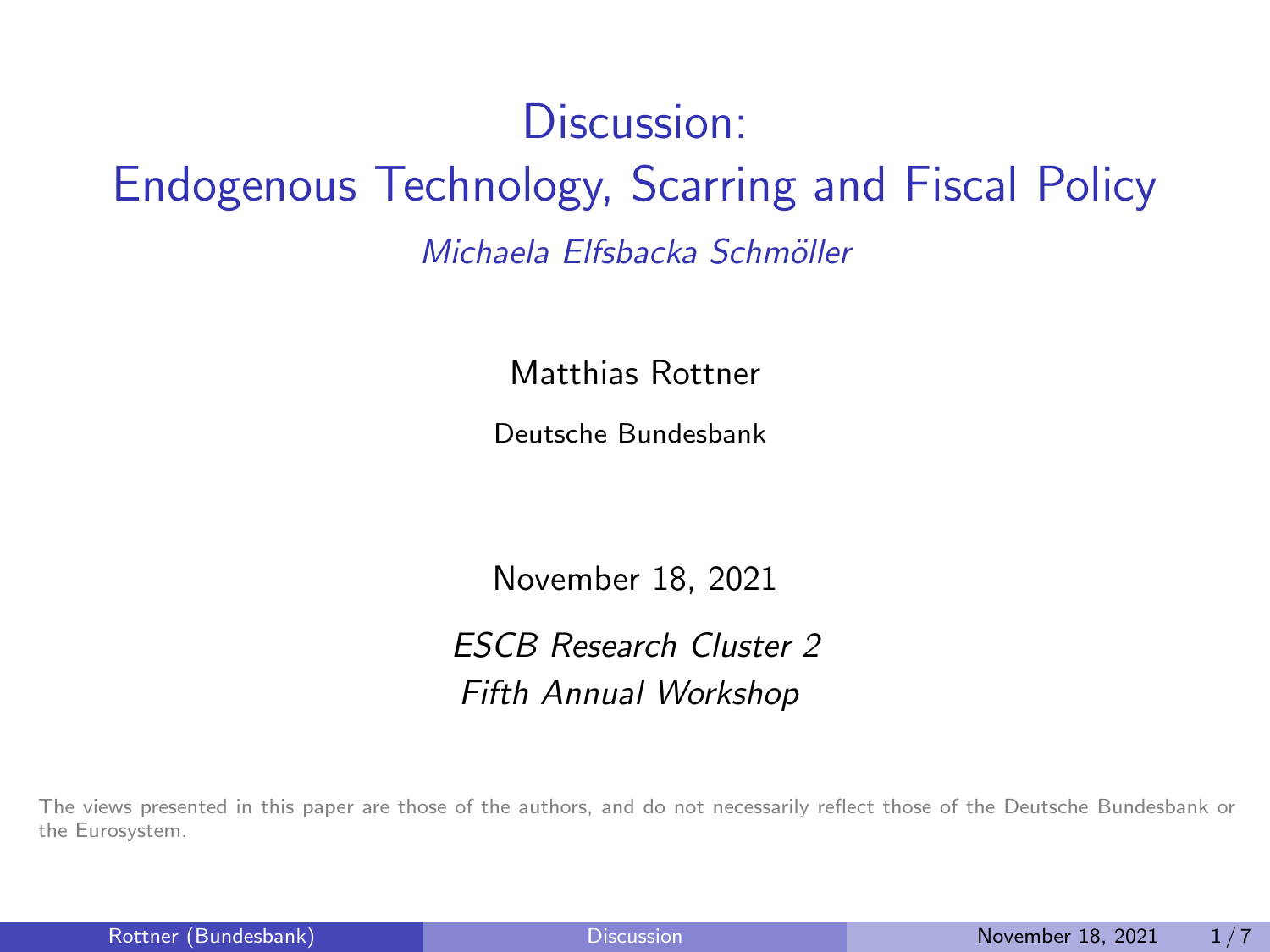## This paper

- Can fiscal policy prevent permanent output losses induced by recessions?
	- Potential scarring after deep recessions such as GFC and the pandemic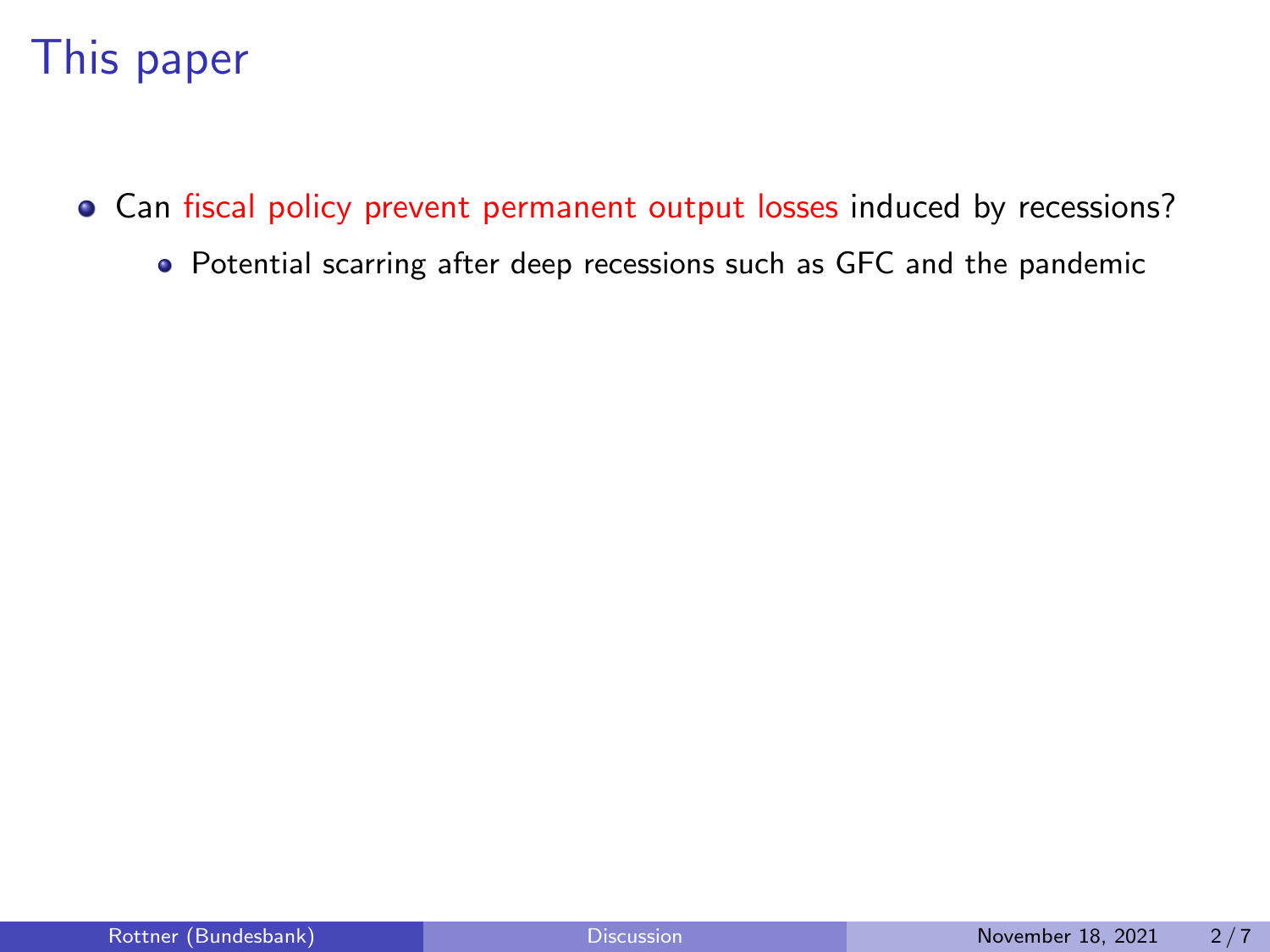## This paper

- Can fiscal policy prevent permanent output losses induced by recessions?
	- Potential scarring after deep recessions such as GFC and the pandemic
- Rich-medium scale DSGE model with endogenous technology growth
	- Endogenous TFP: Productivity-enhancing invesmtent in R&D and technology adaption
	- **•** Effective lower bound (ELB) and fiscal policy
	- $\Rightarrow$  Investigation of connection between fiscal policy and scarring at the ELB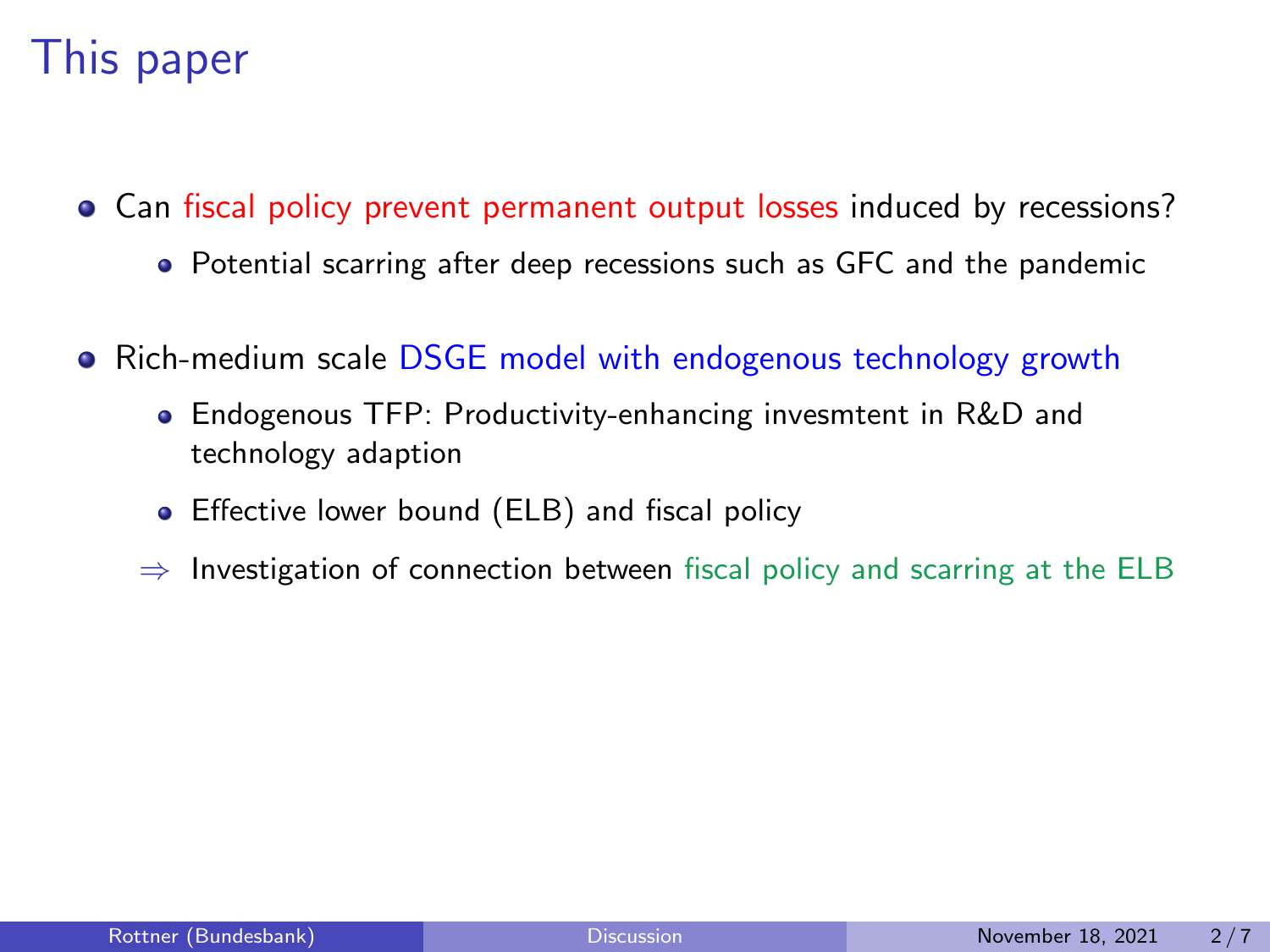## This paper

- Can fiscal policy prevent permanent output losses induced by recessions?
	- Potential scarring after deep recessions such as GFC and the pandemic
- Rich-medium scale DSGE model with endogenous technology growth
	- Endogenous TFP: Productivity-enhancing invesmtent in R&D and technology adaption
	- **•** Effective lower bound (ELB) and fiscal policy
	- $\Rightarrow$  Investigation of connection between fiscal policy and scarring at the ELB
- **•** Findings:
	- 1. ELB amplifies recession and long-term output losses with endogenous TFP
	- 2. ELB flips connection between fiscal policy and technology growth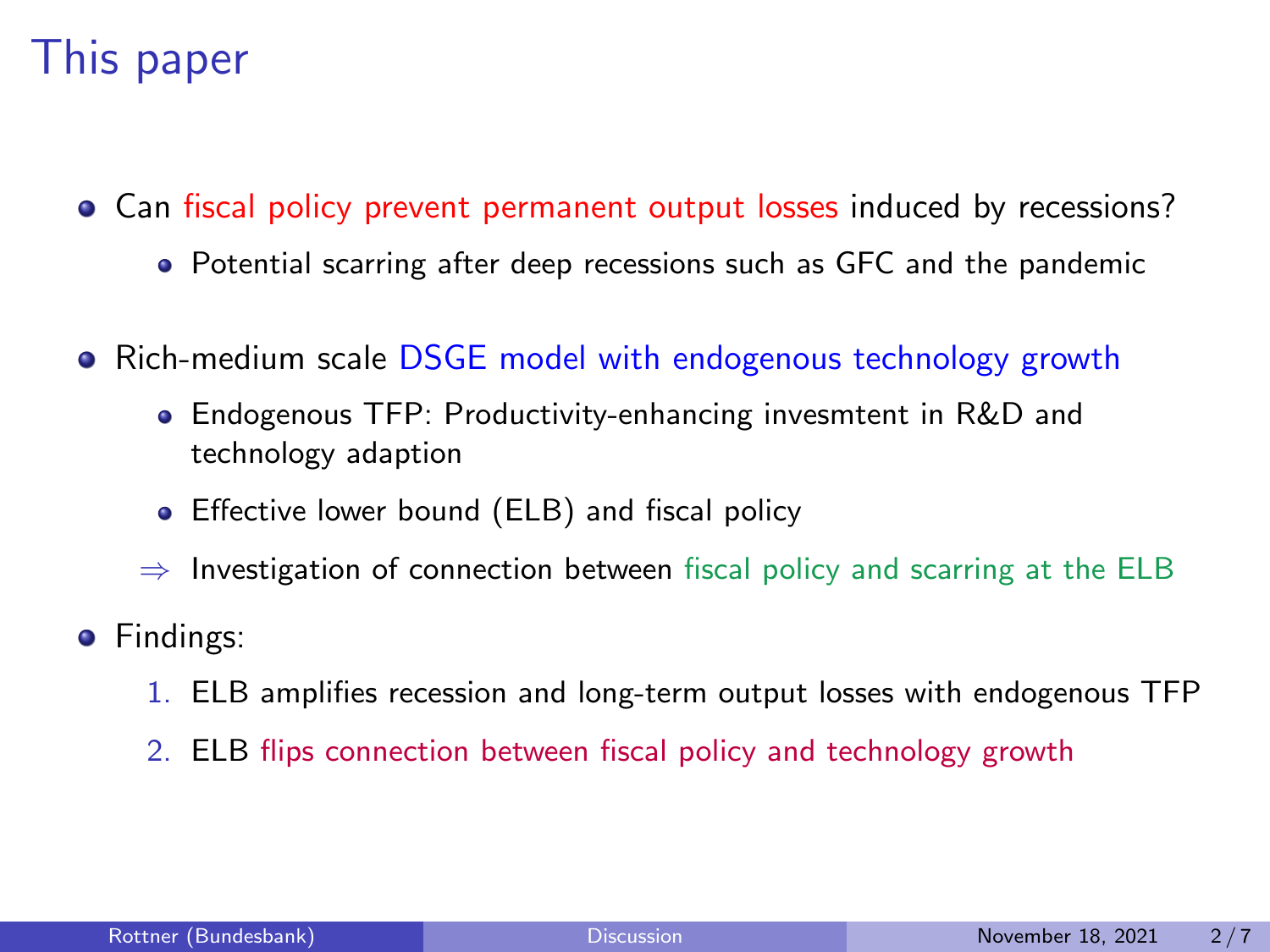### Main Idea

- Macroeconomic model with rich endogenously growth mechanism
	- TFP evolves in two steps: R&D investment and then adaption (based on Gertler and Comin (2006) and Romer (1990))
	- Embedded in a medium scale quantitative DSGE model with ELB
	- Fiscal policy: government spending and targeted growth policies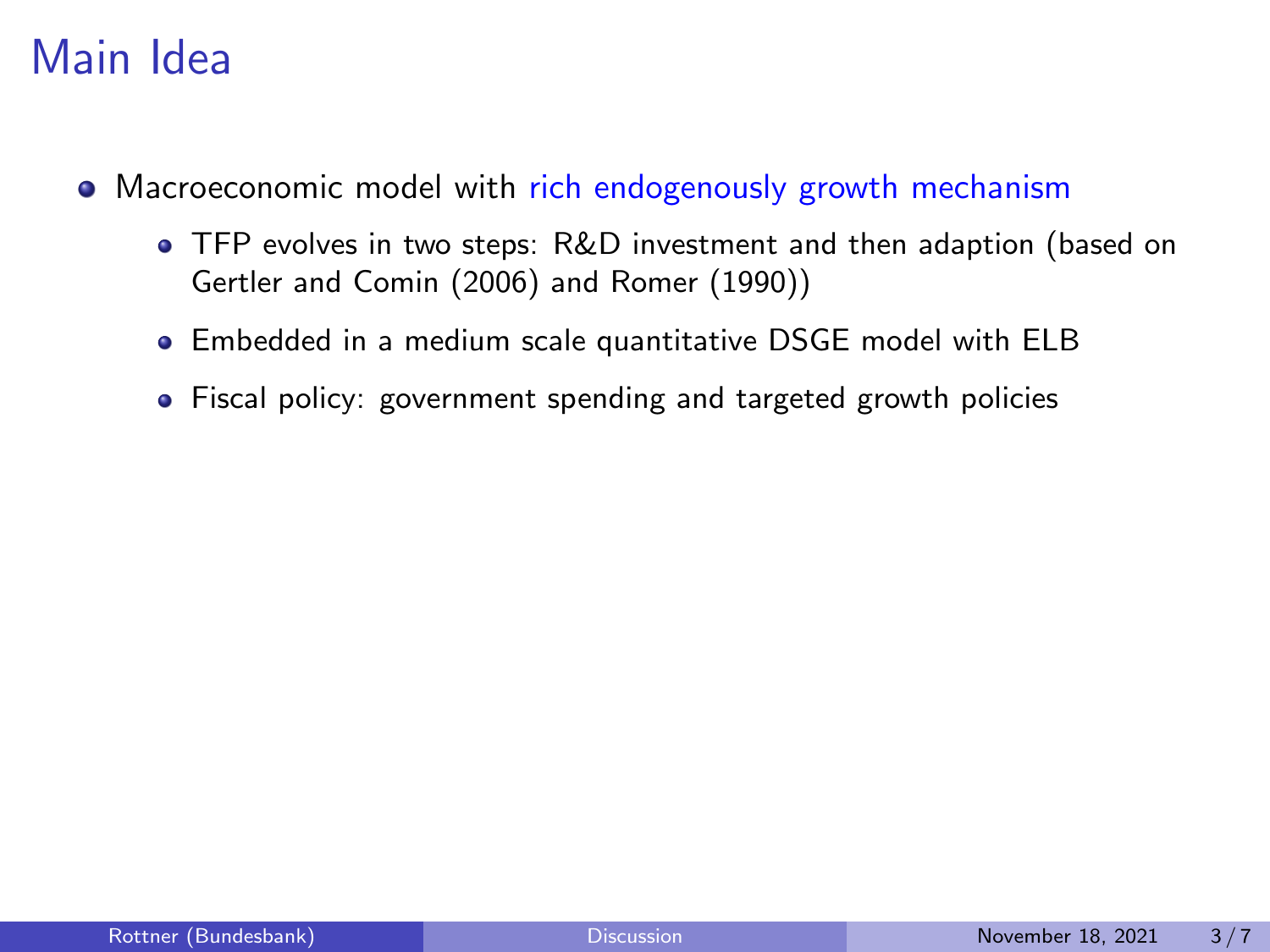### Main Idea

- Macroeconomic model with rich endogenously growth mechanism
	- TFP evolves in two steps: R&D investment and then adaption (based on Gertler and Comin (2006) and Romer (1990))
	- Embedded in a medium scale quantitative DSGE model with ELB
	- Fiscal policy: government spending and targeted growth policies
- Fiscal policy, the effective lower bound and endogenous TFP
	- Normal times: Government spending crowds out not only investment, but also R&D research and technology adaption  $\rightarrow$  Decrease in TFP
	- $\bullet$  At the ELB: Positive fiscal multiplier and fostering of R&D investment  $\rightarrow$ Increase in TFP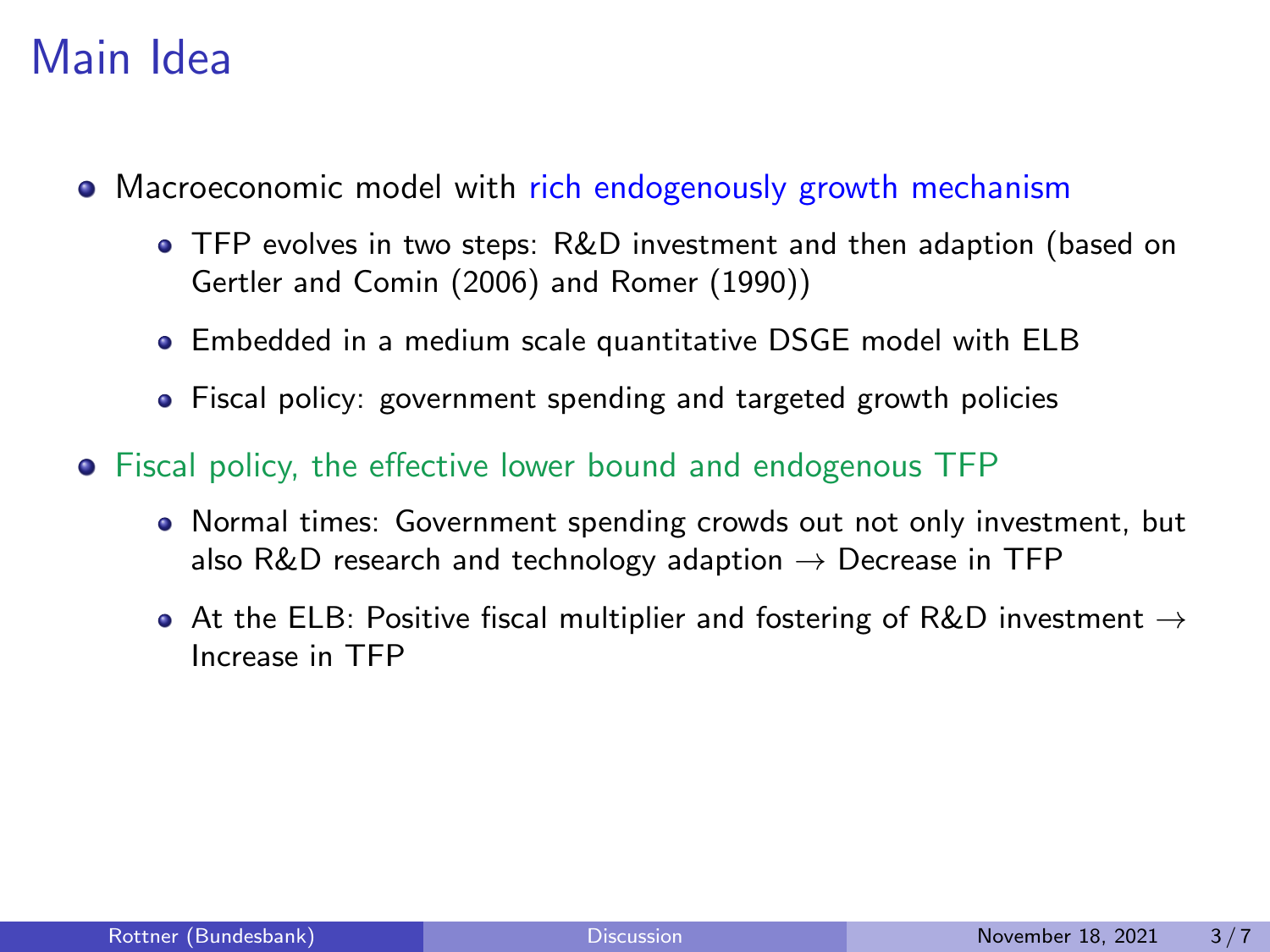### Main Idea

- Macroeconomic model with rich endogenously growth mechanism
	- TFP evolves in two steps: R&D investment and then adaption (based on Gertler and Comin (2006) and Romer (1990))
	- Embedded in a medium scale quantitative DSGE model with ELB
	- Fiscal policy: government spending and targeted growth policies
- Fiscal policy, the effective lower bound and endogenous TFP
	- Normal times: Government spending crowds out not only investment, but also R&D research and technology adaption  $\rightarrow$  Decrease in TFP
	- At the ELB: Positive fiscal multiplier and fostering of R&D investment  $\rightarrow$ Increase in TFP
- $\Rightarrow$  In-depth analysis in underlying drivers of TFP and business cycle dynamics
	- State-dependent dynamics and fiscal multiplier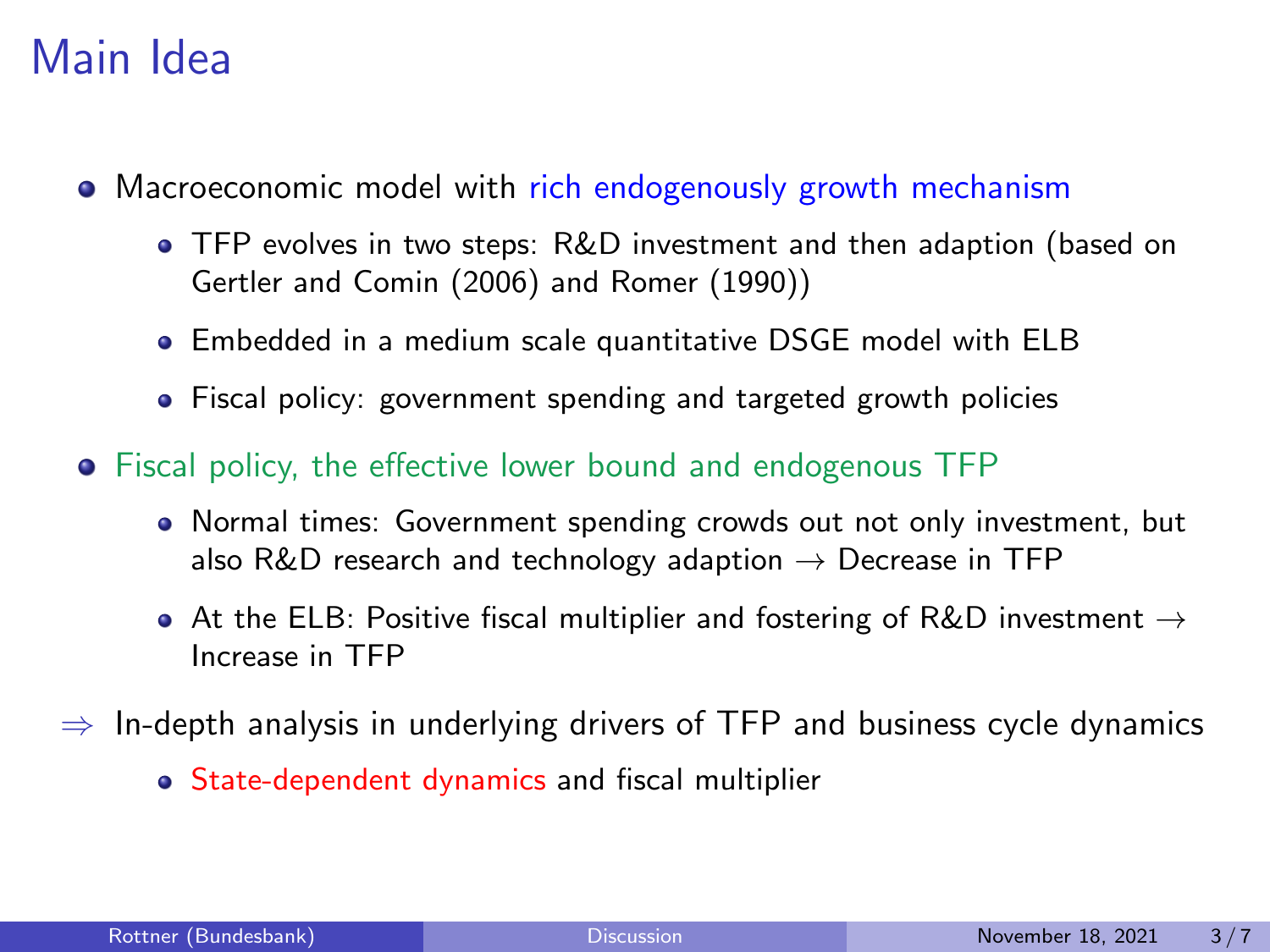## Comment 1: R&D investment and the ELB in the Data

#### Connection between R&D investment and ELB is (at least) not obvious

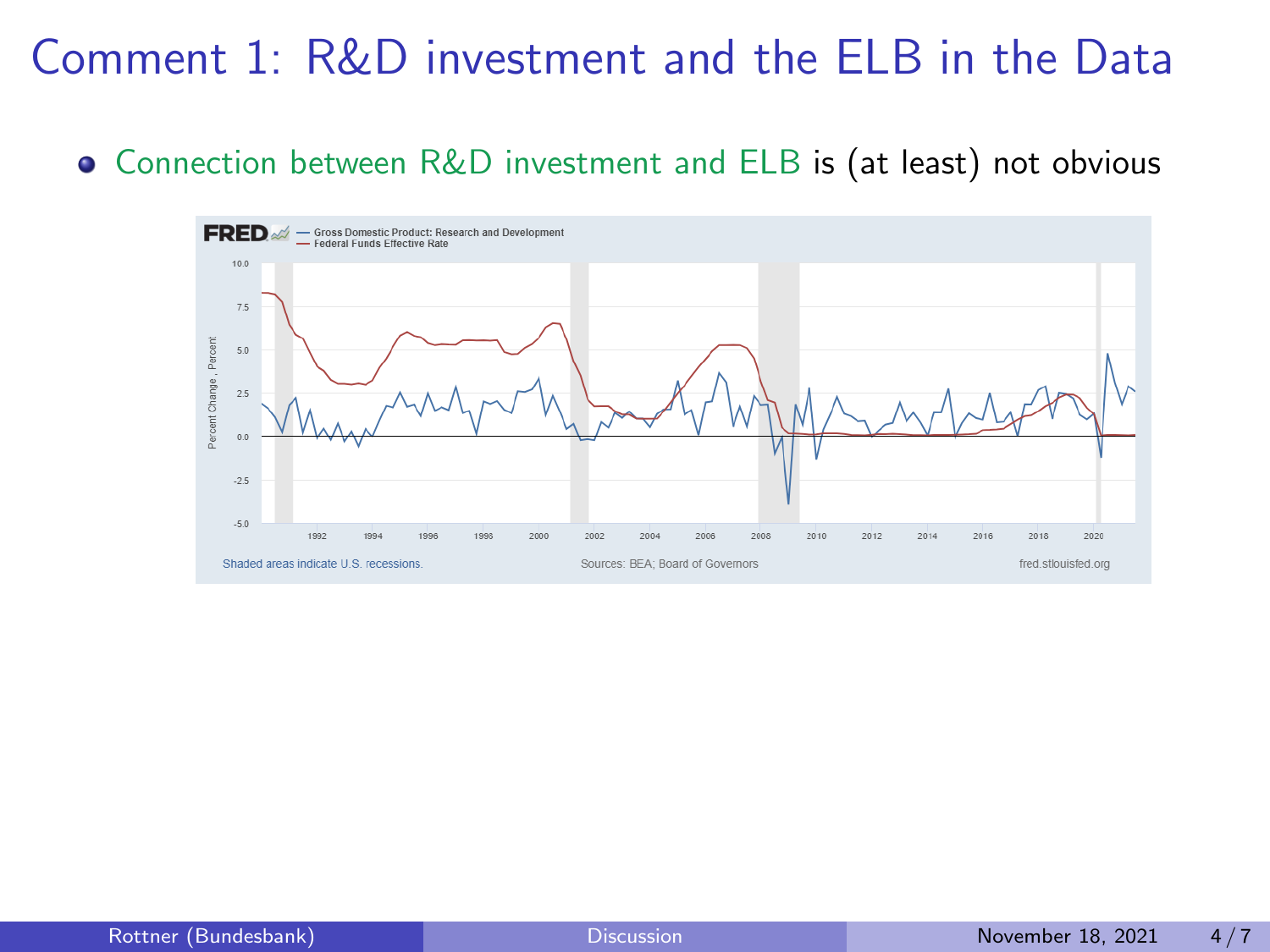## Comment 1: R&D investment and the ELB in the Data

#### Connection between R&D investment and ELB is (at least) not obvious



 $\Rightarrow$  Estimate the model with the ELB to see how the model explains the data

• Model is so far only calibrated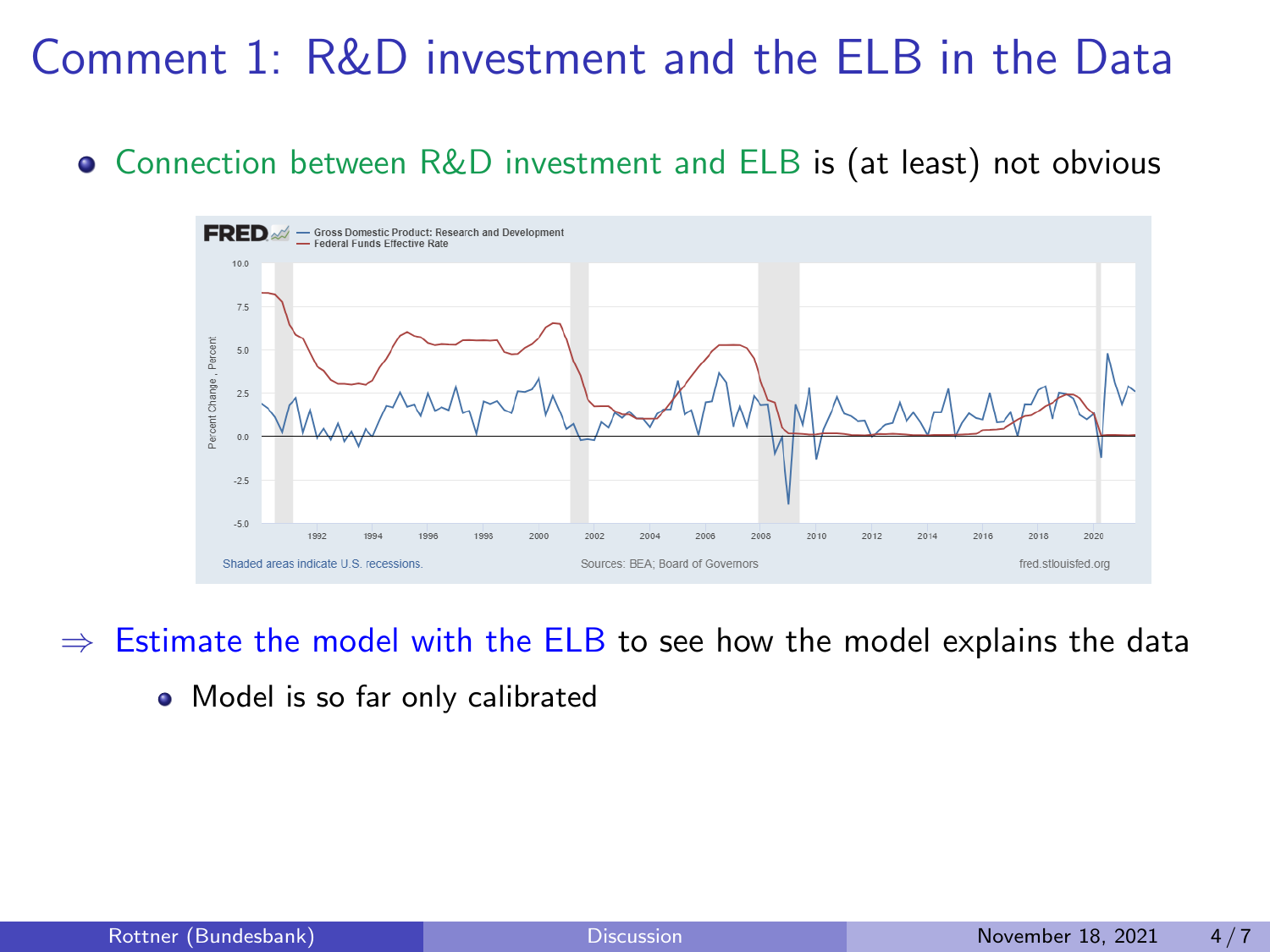## Comment 1: R&D investment and the ELB in the Data

#### $\bullet$  Connection between R&D investment and ELB is (at least) not obvious



 $\Rightarrow$  Estimate the model with the ELB to see how the model explains the data

- Model is so far only calibrated
- $\Rightarrow$  Provide reduced-form evidence about fiscal and monetary shocks
	- E.g. state-dependent local projections as in Tenreyro and Thwaites (2016)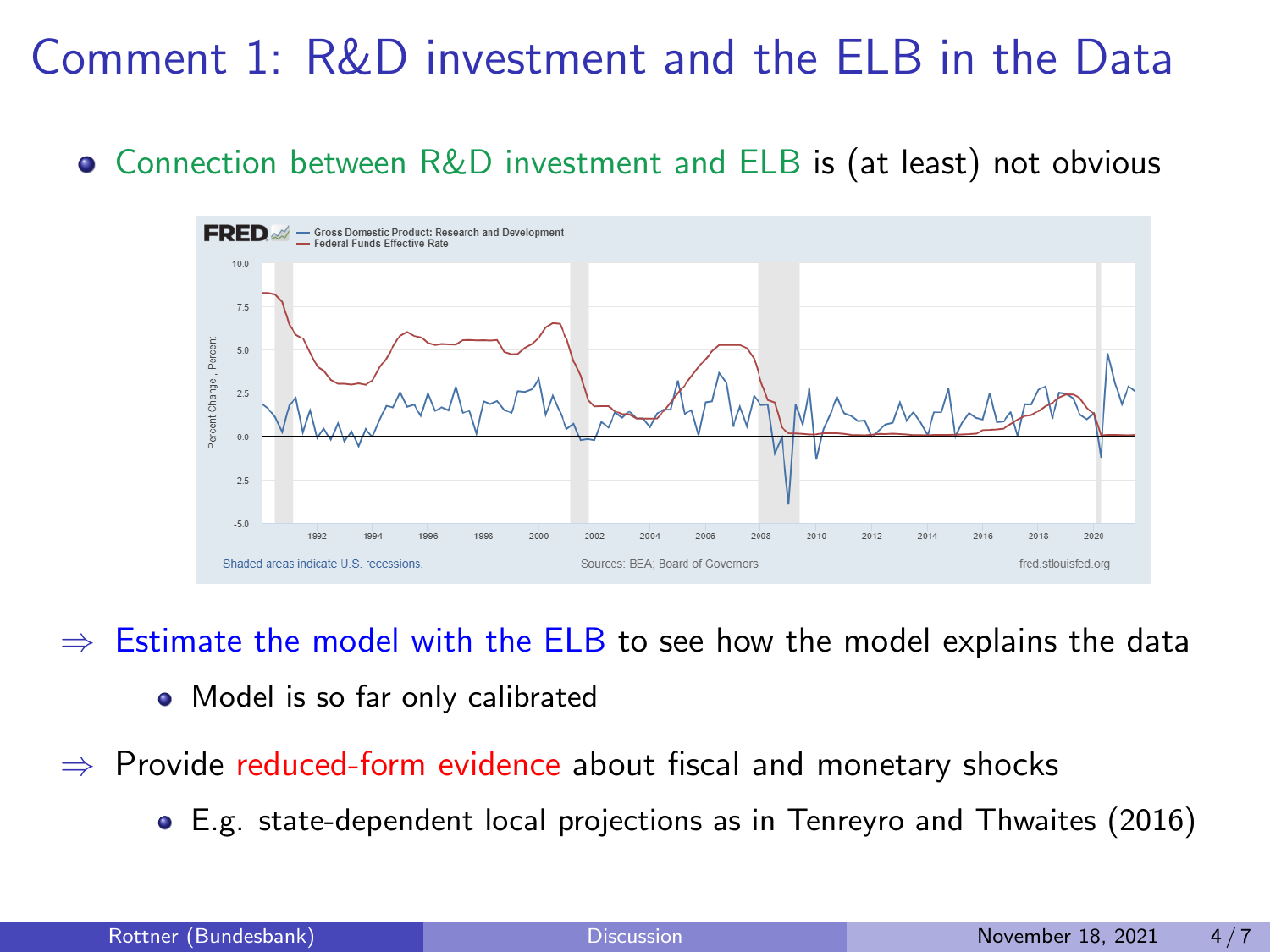Comment 2: Amplification via endogenous growth

**•** Fiscal policy at the ELB is very powerful

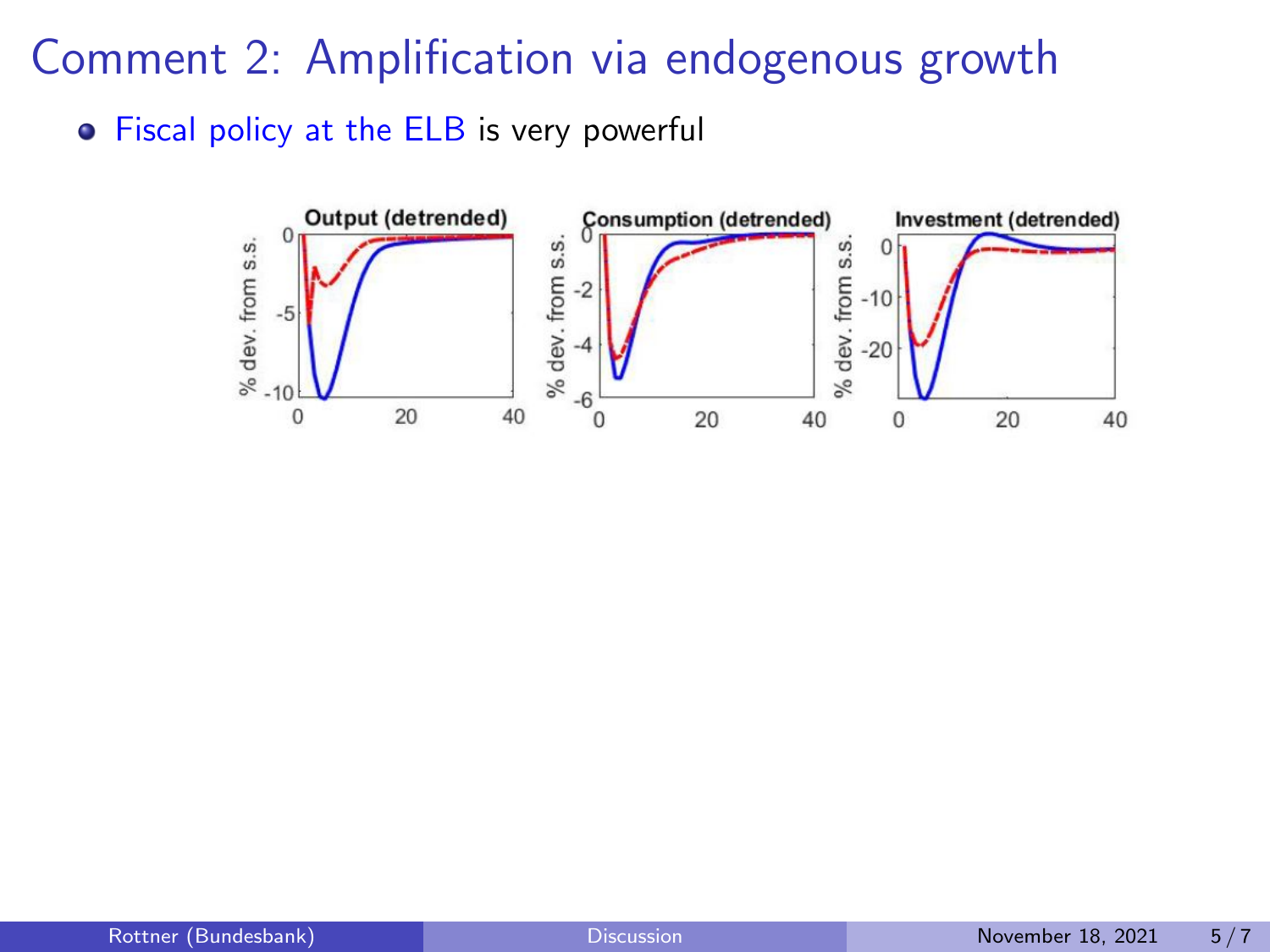Comment 2: Amplification via endogenous growth

**•** Fiscal policy at the ELB is very powerful



Endogenous TFP component seems to be more a second order effect

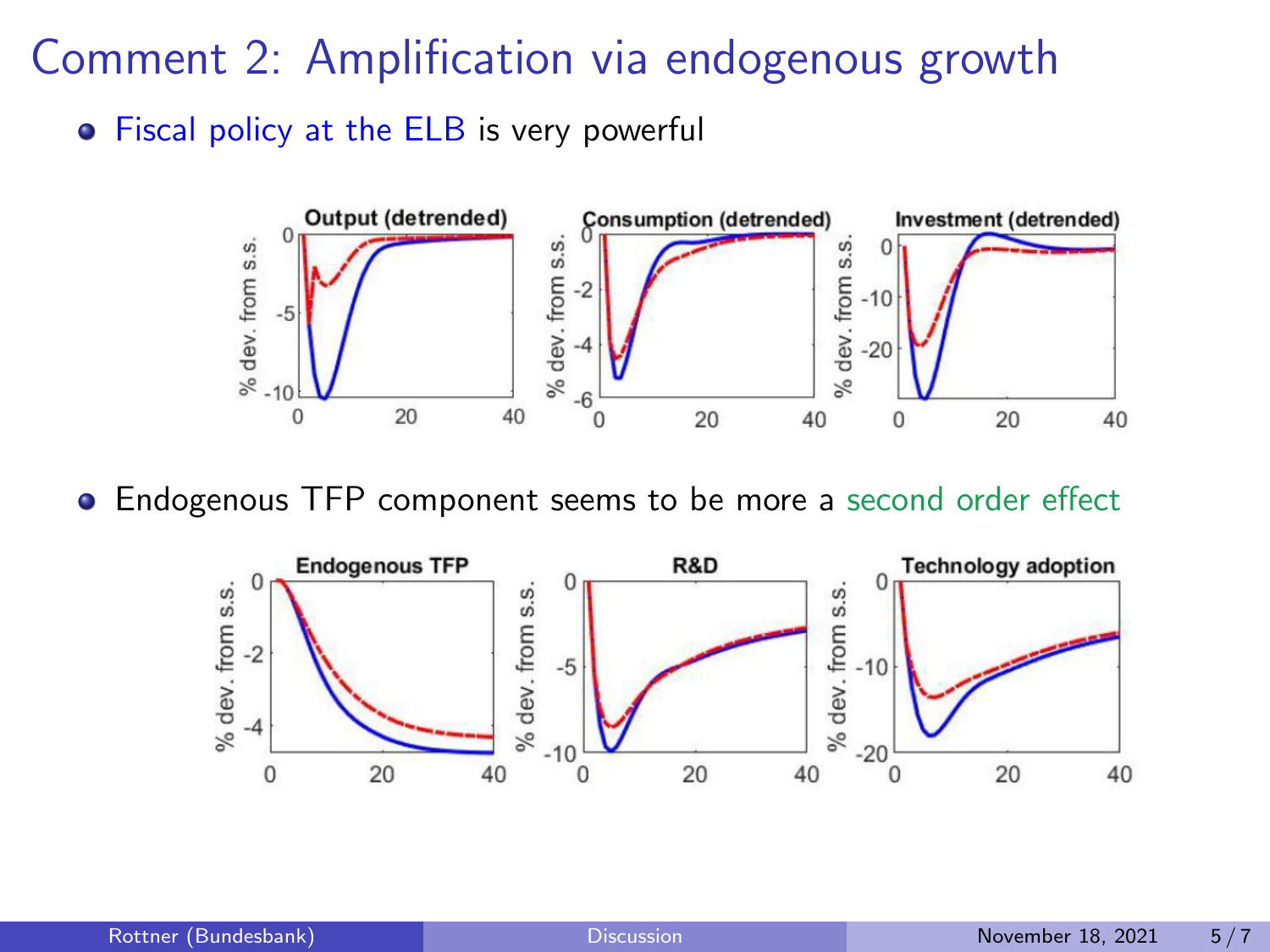Comment 2: Amplification via endogenous growth

**•** Fiscal policy at the ELB is very powerful



Endogenous TFP component seems to be more a second order effect



What part of the amplification is really driven from endogenous TFP?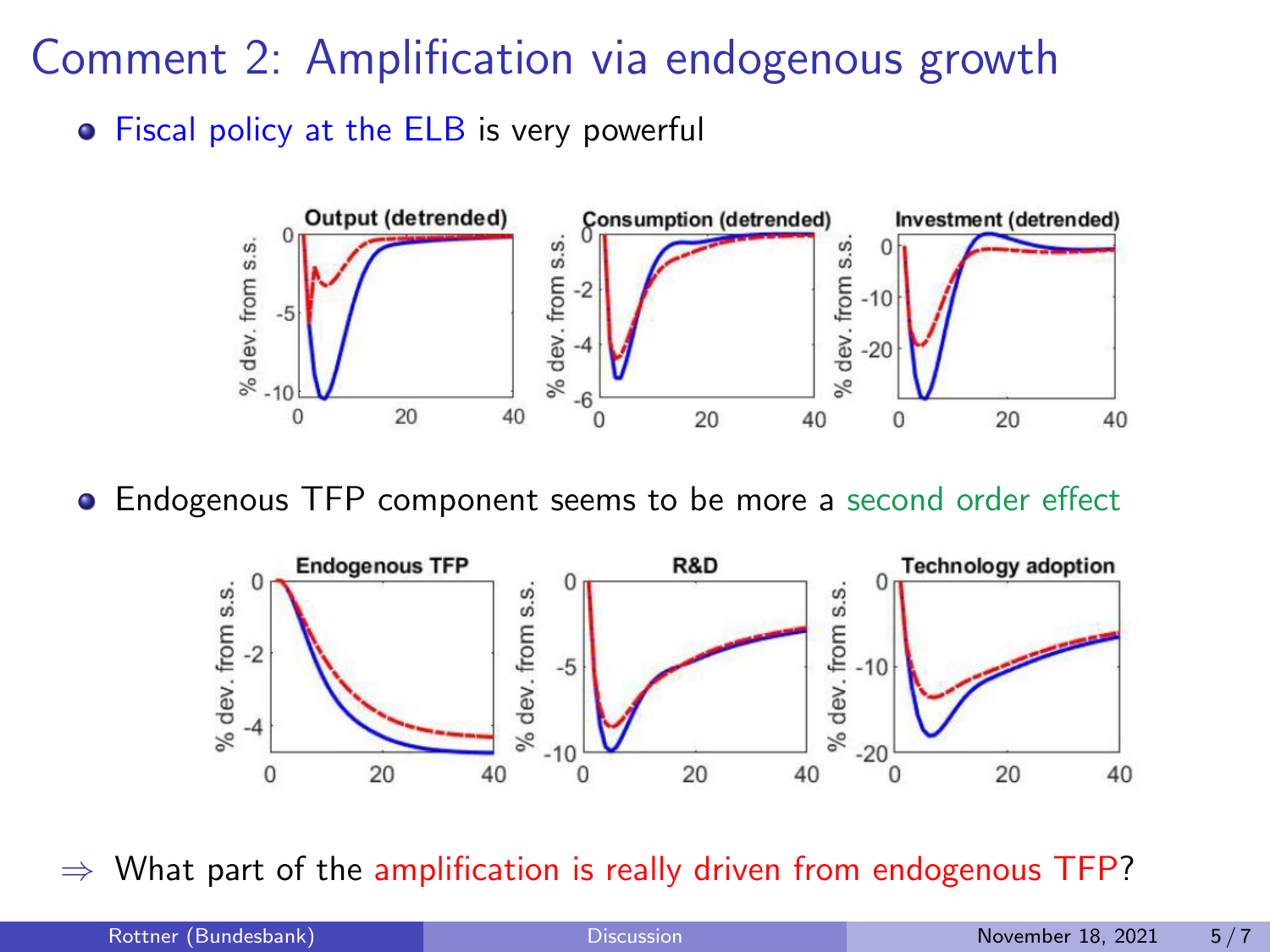### Comment 3: Future Extension for Covid-19 pandemic

- What can we learn from endogenous TFP for the Covid-19 pandemic?
	- Paper gives a primer: "COVID-19 shock substantially exceeds the output drop inflicted by preceding crisis episodes, highlighting the elevated risk of permanent output losses"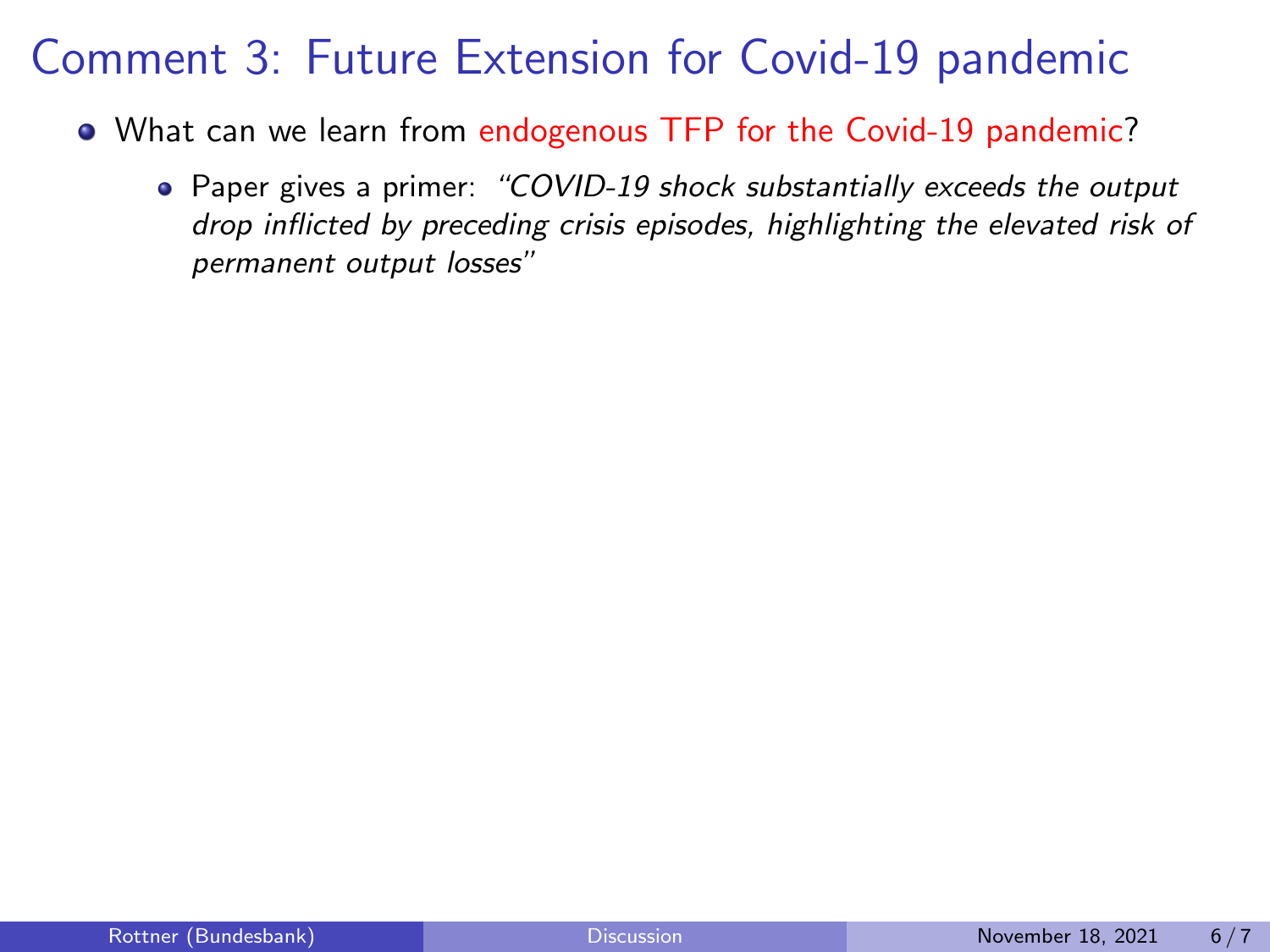### Comment 3: Future Extension for Covid-19 pandemic

- What can we learn from endogenous TFP for the Covid-19 pandemic?
	- Paper gives a primer: "COVID-19 shock substantially exceeds the output drop inflicted by preceding crisis episodes, highlighting the elevated risk of permanent output losses"
- Nonlinear effects that go beyond "standard" business cycle fluctuations
	- Should the Covid-19 shock be modeled just as "a large linear shock"

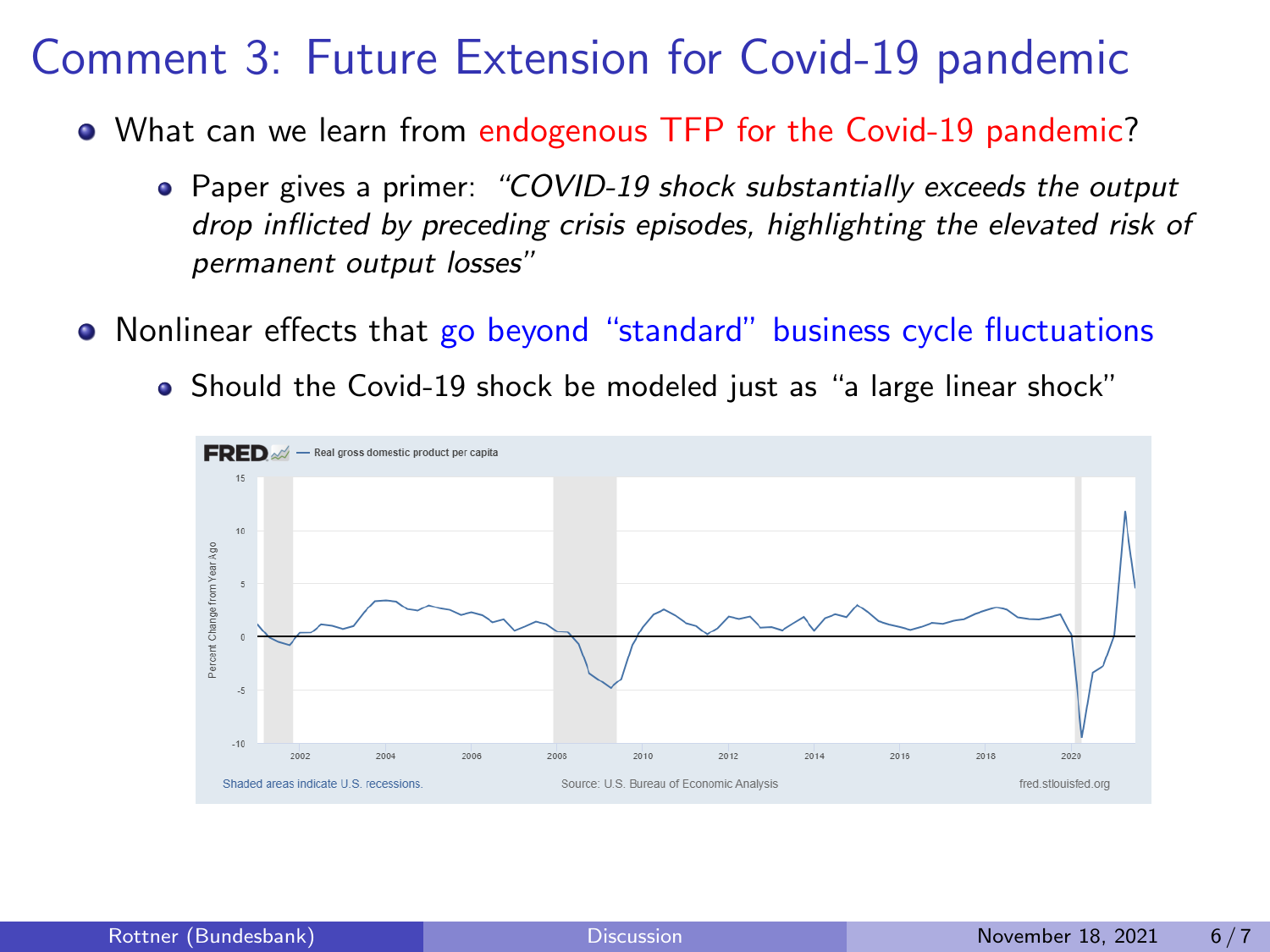### Comment 3: Future Extension for Covid-19 pandemic

- What can we learn from endogenous TFP for the Covid-19 pandemic?
	- Paper gives a primer: "COVID-19 shock substantially exceeds the output drop inflicted by preceding crisis episodes, highlighting the elevated risk of permanent output losses"
- Nonlinear effects that go beyond "standard" business cycle fluctuations
	- Should the Covid-19 shock be modeled just as "a large linear shock"



How can we think about nonlinear effects and scarring with such a model?